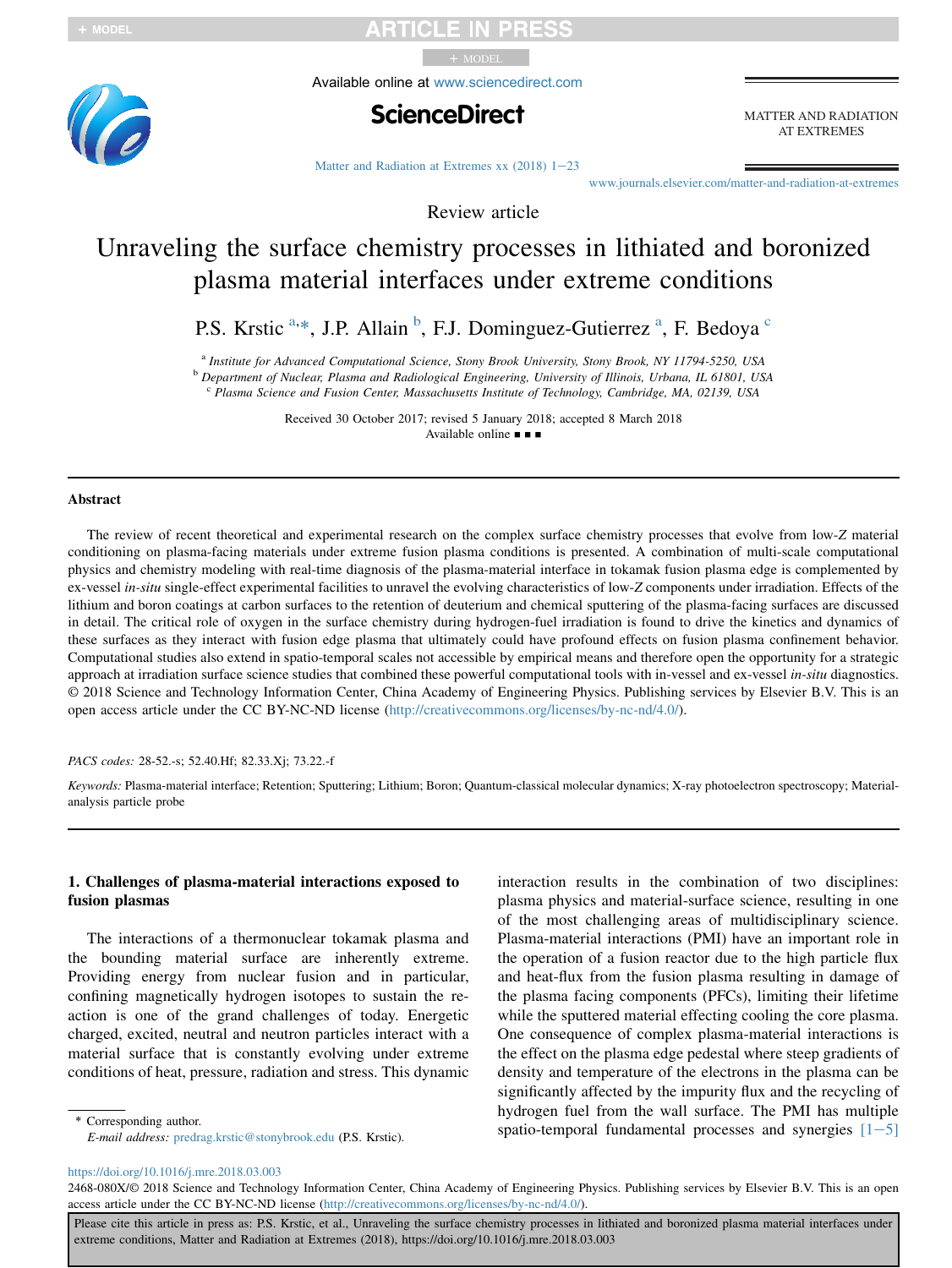+ MODEL

driven by both the plasma on one side of the interface and the material transformation on the other. A major goal in PMI science is to extend high-performance plasmas for very long durations and to integrate this performance with PFCs that can withstand high heat and particle fluxes while maintaining structural integrity and controlling retention of fusion fuel [\[6,7\].](#page--1-0) The nuclear fusion plasma-material interaction provides an environment where both the radiation and matter interaction are at extreme conditions. Extreme conditions are here defined as those that drive matter far from equilibrium and in some cases "very far" from equilibrium. For example, current fusion tokamak experimental devices with power extraction levels between a few  $MW/m<sup>2</sup>$  are for the former case and those above  $25-50$  MW/m<sup>2</sup> heat fluxes with radiation damage of several tens to hundreds of dpa (displacements per atom) for burning-plasma fusion reactors, are for the latter case. Among the most elusive technical challenges for the advancement of thermonuclear magnetic fusion energy is the predictive control of hydrogen recycling in the PFC materials as well as the management of erosion and defects induced by plasma particle and neutron irradiation and these effects on plasma confinement [\[8,9\].](#page--1-0) One of the critical knowledge gaps is an understanding of the changes in surface composition and chemistry at the atomic-to-nano spatio-temporal scales in the extreme conditions in tokamak fusion plasmas. The non-linear coupling of energetic particles and the material surfaces that continually evolve under the extreme conditions of a tokamak plasma makes it difficult to measure and let alone predict material behavior. By establishing an understanding of the plasma-material interaction one would ultimately begin to establish links to overall tokamak machine performance across both time and spatial scales combining real-time measurements in these extreme environments. The tools of which would include validating advanced computational PMI codes with well-diagnosed *in-situ* facilities and connecting these results to provide tendencies and qualitative behavior that can guide materials design and tokamak operation regimes. Although there has been historically a recognition of the importance of plasma-material interaction in fusion tokamaks, the majority of the work has been inherently Edisonian with very limited capability to capture the dynamic, evolving material surface.

Both low and high Z choices for plasma facing surfaces (PFS) in present tokamak fusion devices have significant performance issues [\[4,5,10,11\]](#page--1-0). PMI research in the National Spherical Torus Experiment (NSTX) and its Upgrade (NSTX-U) of the Princeton Plasma Physics Laboratory is focused on testing a variety of PFC candidate materials including low-Z coated graphite, high-Z materials (W, Mo) and liquid metals. Although carbon has been down selected as a viable future plasma-burning fusion reactor wall material [\[12\],](#page--1-0) it remains the primary material component in most existing experimental tokamak devices. Therefore, devices that study unique plasma confinement regimes and boundary plasma effects such as the work in NSTX-U leverage the use of wall conditioning techniques as enabling technologies. The conditioning of plasma facing carbon components by lithium and boron is an

important part of this research effort and it has led to the improved performance in fusion reactor experiments [\[13,14\]](#page--1-0). This has included numerous pioneering research efforts on complex PMI surface chemistry and physics validated in NSTX plasma regimes  $[6,7,15-20]$  $[6,7,15-20]$ .

The combination of high-energy, high heat-flux and the complex evolution of material surfaces exposed to tokamak plasmas result in deciphering mechanisms under extreme conditions with sophisticated experimental and computational tools. The work of Allain and Krstic is to couple experimentallyvalidated multiscale theory and simulation, starting from mutually verifying quantum mechanical and classical atomistic computations to study the dynamics of the creation and evolution of the plasma material interface under irradiation by atoms and molecules at boronized carbon, lithiated carbon, boronizedlithiated carbon, with both solid and self-healing liquid metals (e.g. lithium). The time scale of most of the surface chemical and topology changes is in the picosecond to nanosecond range of the atomistic approaches. The goal of this review is to provide a bottom-up understanding of phenomenology and predictive tools necessary for successful design of the relevant laboratory experiments of plasma-particles retention, sputtering, reflection and morphological changes in extreme conditions, as well as the input parameters for the source and sink terms in appropriate nano-to-mesoscale modeling.

Conditioning of PFCs is an important enabling procedure for tokamak operation [\[14\].](#page--1-0) A major challenge for magnetic fusion devices generally is to extend high-performance plasmas for very long duration, and to integrate this high performance with PFCs that can withstand very high heat and particle fluxes while maintaining structural integrity with controllable retention of fusion fuel in a severe fusion reactor environment. Conditioning with boron and lithium has led to improved performance of a variety of experimental fusion machines [\[15,21\].](#page--1-0) In NSTX-U wall conditioning with boron was used to provide fuel density control and impurity reduction [\[15,16\].](#page--1-0) NSTX-U is comprised of mostly carbon-based PFCs (i.e., ATJ graphite tiles) as stated earlier. Traditionally boron has been applied to the first wall of magnetic confinement machines via plasma-enhanced chemical vapor deposition (PE-CVD), using mixture of a buffer gas (e.g. He) and a gas that contains B atoms (e.g. diborane  $(B_2H_6)$ ) or trimethylborane  $(B[CH_3]_3)$  [\[22\]](#page--1-0).

Recent work with lithium coatings evaporated on a variety of metallic and graphitic surfaces in over ten tokamak fusion machines around the world, has provided an evidence of the sensitive dependence of plasma behavior on lithiated plasma facing surfaces  $[23-25]$  $[23-25]$ . Thus, in NSTX, Li evaporation decreased the H-mode access power threshold, increased the stored energy and allowed longer plasma discharges when compared with plasma discharges without Li conditioning [\[21\]](#page--1-0). These improvements have been correlated to the reduction of impurities and with the reduction of fuel recycling with the formation of Li-O-D complexes [\[17\]](#page--1-0). In addition, He-glow discharge (He-GDC) approaches have also been used together with wall conditioning using B or Li depending on the desired performance conditions of NSTX plasmas [\[26\].](#page--1-0) In this work

Please cite this article in press as: P.S. Krstic, et al., Unraveling the surface chemistry processes in lithiated and boronized plasma material interfaces under extreme conditions, Matter and Radiation at Extremes (2018), https://doi.org/10.1016/j.mre.2018.03.003